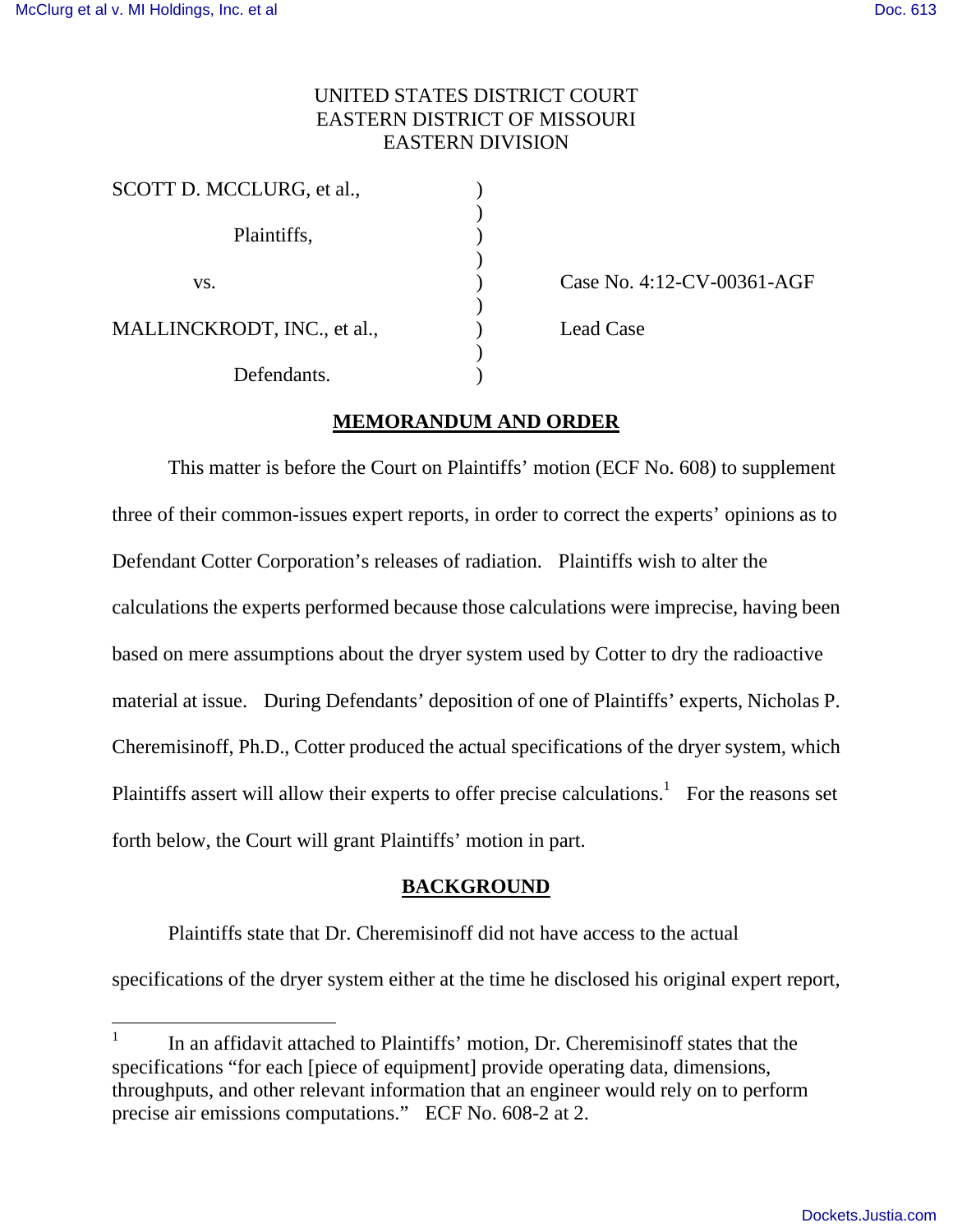in accordance with the Case Management Order ("CMO"), on January 20, 2017, or at the time of his first supplemental report on April 28, 2017. $^2$  Dr. Cheremisinoff instead relied on "reasonable assumptions" regarding the specifications to perform his calculations regarding releases. Two of Plaintiffs' other common-issues experts, air modeler Camille Sears, and toxicologist James Clark, Ph.D., relied on Dr. Cheremisinoff's calculations to perform their own calculations regarding radiation release and Plaintiffs' exposure thereto. Plaintiffs requested the actual specifications from Cotter in discovery, but Cotter did not produce the specifications until the deposition of Dr. Cheremisinoff. Plaintiffs argue that Cotter was required to disclose the specifications earlier, in response to Plaintiffs' discovery requests. Therefore, Plaintiffs also argue that Cotter should pay the "costs and fees associated with any re-deposition of Plaintiffs' experts." ECF No. 608 at 7.

Dr. Cheremisinoff and Sears have already been deposed by Defendants, and Dr. Clark's deposition has been scheduled for July 25, 2017. Dr. Cheremisinoff attests that "the source terms [for his calculations] can be reassembled within a few days to a week using the identical methodology applied to prepare the estimates published in [his original] Jan. 2017 report." ECF No. 608-2 at 3. Therefore, Plaintiffs state that Dr. Cheremisinoff will be able to issue a revised report in less than two weeks. Plaintiffs do not indicate how long Sears and Dr. Clark will need to revise their reports, but at a July 10, 2017 status conference with the Court, Plaintiffs indicated that these experts, too, would rely on the

 $\overline{a}$ 

<sup>2</sup> The Court permitted Plaintiffs' to supplement Dr. Cheremisinoff's report on April 28, 2017, to address an additional alleged radiation exposure pathway, Coldwater Creek.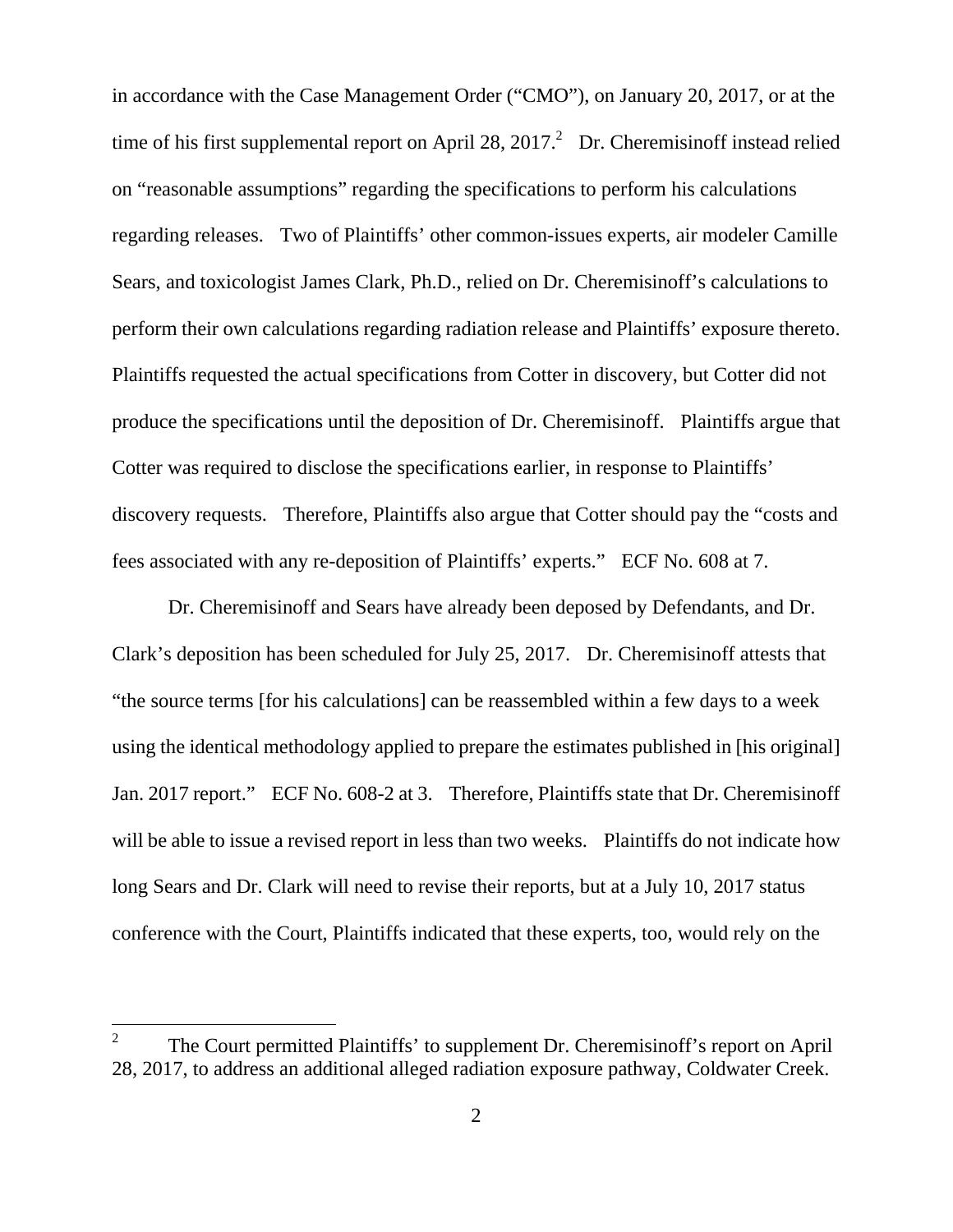same methodology they previously used but would simply substitute certain inputs in their respective calculations.

 In opposition to Plaintiffs' motion, Cotter argues that it was not required to produce the specifications earlier because the specifications were obtained by its expert, and under the CMO, Cotter is not required to disclose its experts or the facts or data considered by its experts, until September 15, 2017. Cotter argues that, until its expert is designated as a trial expert, any research the expert has conducted is and was protected work product.<sup>3</sup>

Although Cotter does not state the precise date on which it obtained copies of the specifications, Cotter contends that its expert did not obtain the specifications until after Dr. Cheremisinoff issued his original expert report on January 20, 2017. Further, Cotter argues that Dr. Cheremisinoff knew the model number of the dryer used by Cotter before he issued his January 20th expert report, and that Dr. Cheremisinoff could have obtained the specifications on his own, by conducting internet research and contacting the manufacturer, as Cotter's expert did.

 Defendant Mallinckrodt, Inc., also opposes Plaintiffs' motion. Mallinckrodt argues that Plaintiffs have already supplemented Dr. Cheremisinoff's expert report once, and should not be able to do so again, in order to incorporate "publicly available" information about the dryer system that Plaintiffs' experts could have located on their own. Mallinckrodt also states that "[a]lthough Plaintiffs' motion represents that Plaintiffs only seek leave to amend the dryer emission source term calculations by Cheremisinoff (which

 3 Plaintiff asserts that Cotter had not listed the specifications as being withheld on any privilege log produced to Plaintiffs.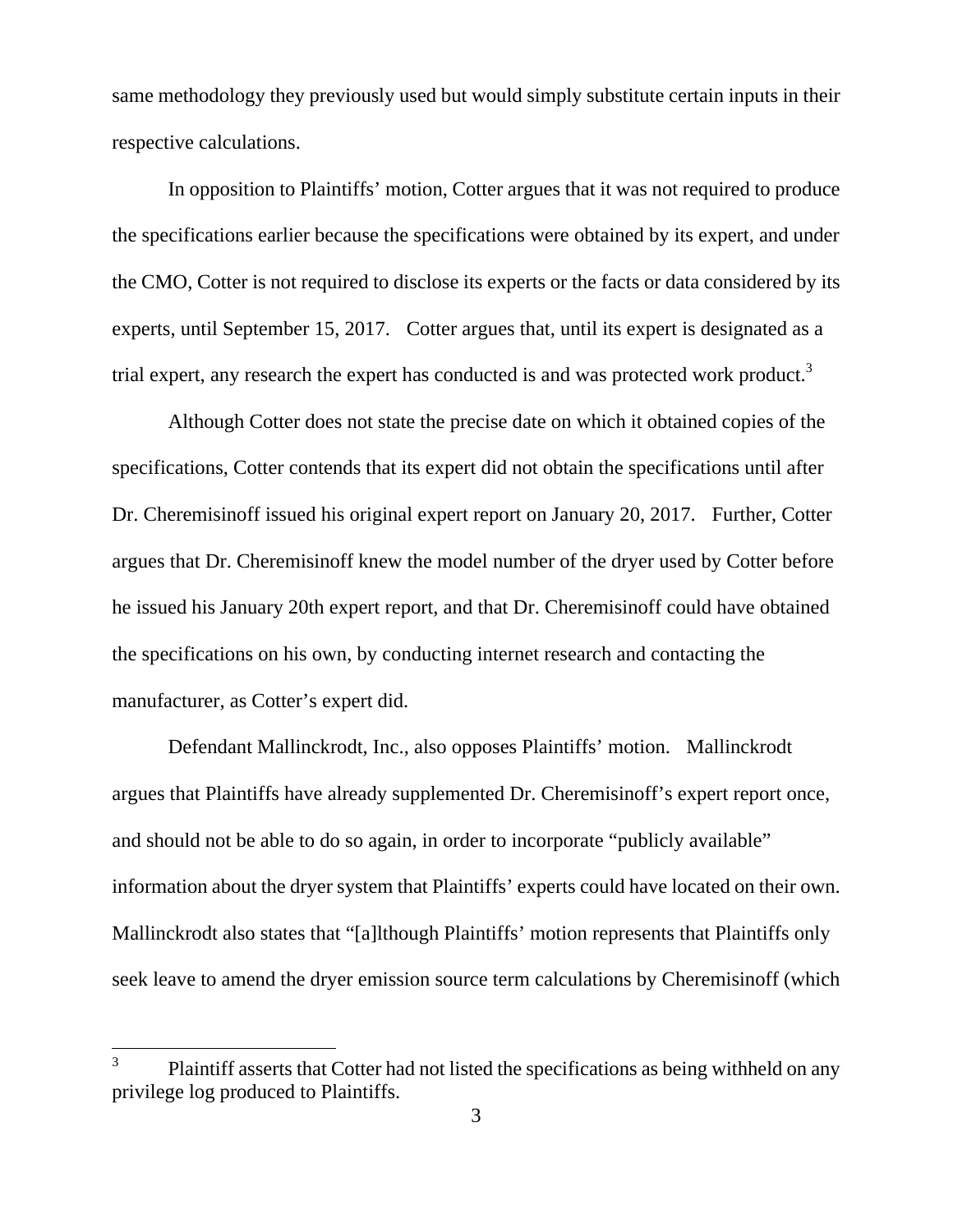will then also lead to amended reports by Sears and Clark), Mallinckrodt anticipates Plaintiffs will change other admitted mistakes in Cheremisinoff's calculations that were brought to light during deposition." ECF No. 612 at 4.

 Finally, both Defendants argue that allowing supplementation now would prejudice Defendants because it would delay the litigation further and may require some adjustment to Defendants' experts' reports, which are currently due on September 15, 2017.

#### **DISCUSSION**

 Under Federal Rule of Civil Procedure 26(a)(2)(B), an expert witnesses must provide a written report containing, among other things, "a complete statement of all opinions the witness will express and the basis and reasons for them." Rule  $26(a)(2)(D)$ requires that such reports be disclosed "at the times and in the sequence that the court orders." Fed. R. Civ. P. 26(a)(2)(D). This Rule "prevents experts from 'lying in wait' to express new opinions at the last minute, thereby denying the opposing party the opportunity to depose the expert on the new information or closely examine the expert's new testimony." *Minebea Co. v. Papst*, 231 F.R.D. 3, 6 (D.D.C. 2005).

 Rule 26(e)(1) provides that "[a] party who has made a disclosure under Rule 26(a) . . . must supplement or correct its disclosure. . . in a timely manner if the party learns that in some material respect the disclosure or response is incomplete or incorrect, and if the additional or corrective information has not otherwise been made known to the other parties during the discovery process or in writing." Fed. R. Civ. P.  $26(e)(1)(A)$ . For an expert witness, "the party's duty to supplement extends both to information included in the report and to information given during the expert's deposition," and "[a]ny additions or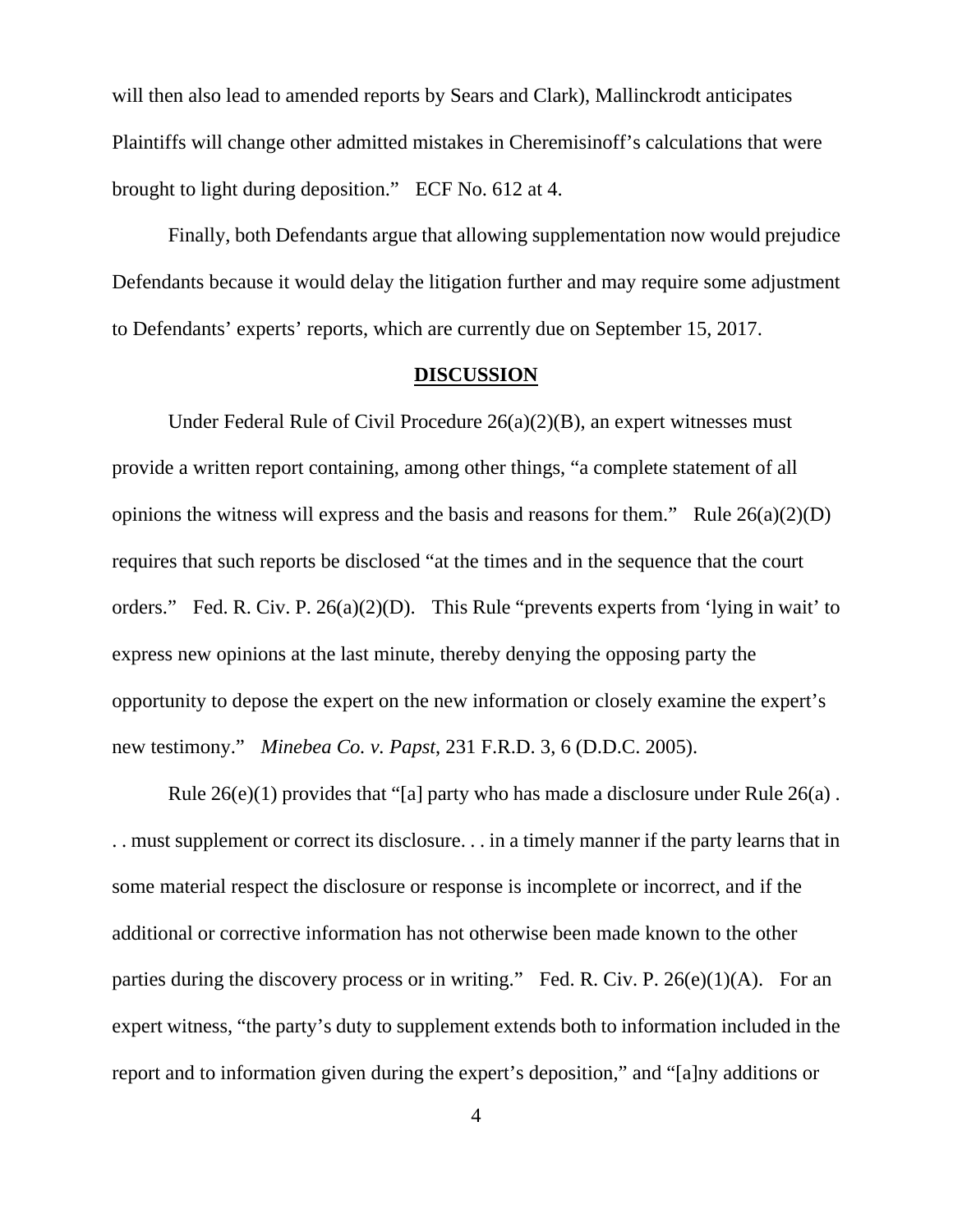changes to this information must be disclosed by the time the party's pretrial disclosures under Rule  $26(a)(3)$  are due." Fed. R. Civ. P.  $26(e)(2)$ .

"The duty to supplement arises when the expert subsequently learns of information that was previously unknown or unavailable, and the new information renders the earlier report incomplete or inaccurate*.*" *Coene v. 3M Co*., 303 F.R.D. 32, 42 (W.D.N.Y. 2014) (citations omitted); *see also Wilson v. Sundstrand Corp*., No. 99 C 6944, 2003 WL 22012673, at \*7 (N.D. Ill. Aug. 25, 2003) (holding that a party need not first obtain leave of court to supplement an expert report under Rule 26(e)(1); rather, that rule "imposes an *obligation* to supplement an expert disclosure 'if the party learns that in some material respect the information disclosed is incomplete or incorrect'"). However, a supplementation under Rule 26(e) should not be used as an opportunity to disclose "new opinions." *See Coene*, 303 F.R.D. at 42 (citing cases).

 In light of Plaintiffs' assertion that the newly-obtained specifications render the previously disclosed expert reports incomplete or inaccurate, the Court believes that Plaintiffs are entitled to correct the reports under Rule 26(e)(1). Whether the specifications were previously unavailable to Plaintiffs is a close question, in light of the fact that Dr. Cheremisinoff had the correct model number and perhaps could have obtained the specifications from the manufacturer on his own, as Cotter's expert ultimately did. But it is likewise a close question whether Cotter should have produced the specifications earlier, given that they were responsive to Plaintiffs' discovery requests. *See, e.g., Transamerica Life Ins. Co. v. Lincoln Nat'l Life Ins. Co.*, 255 F.R.D. 645, 652 (N.D. Iowa 2009) ("[T]he fact that a document is cited by a party's expert and is publicly available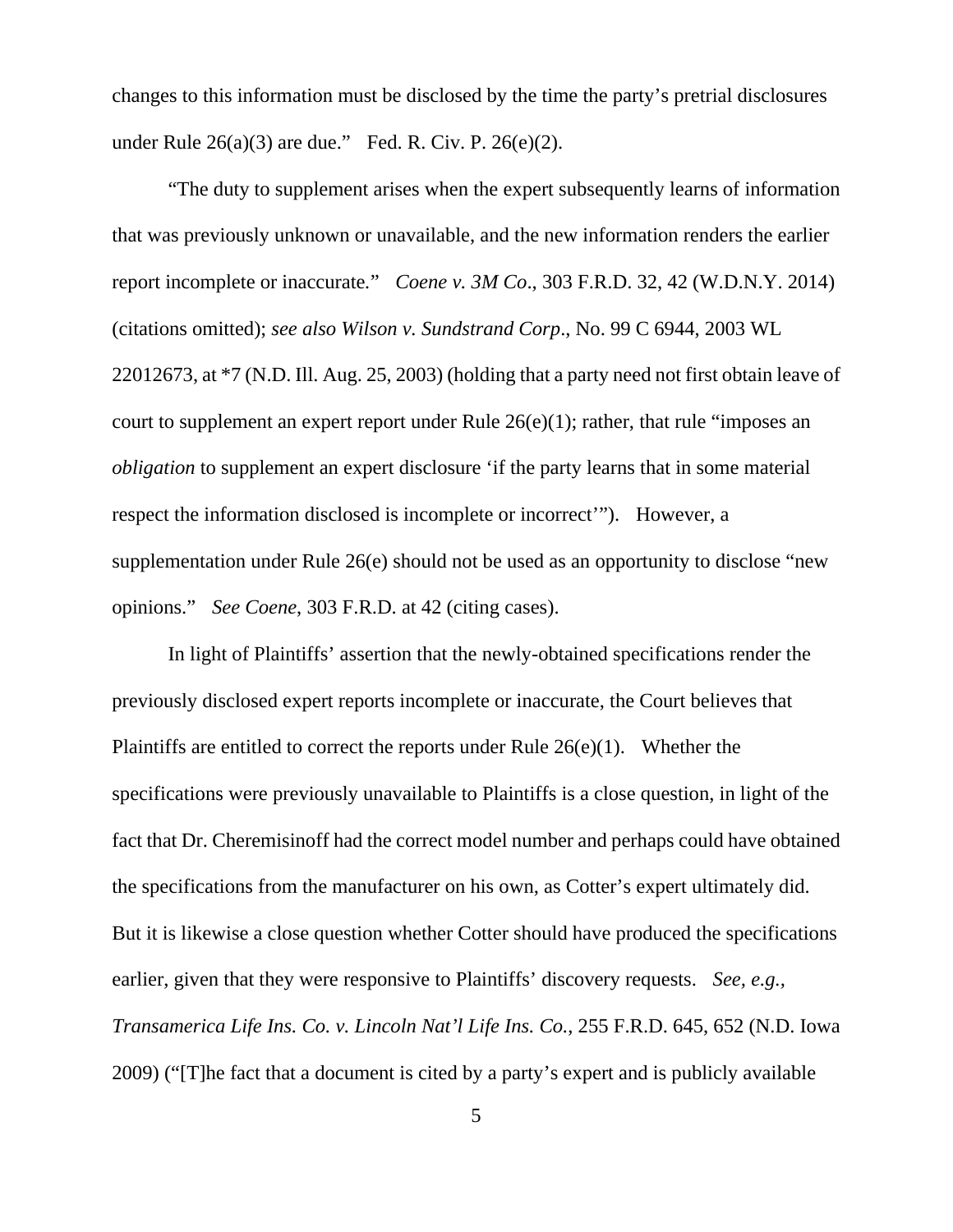does not excuse that party from timely production of the document, if it is the subject of an appropriate discovery request.").

 In light of Plaintiffs' representations that the supplementation will not alter the experts' underlying methodology and can be accomplished within a few weeks, $4$  as well as the fact that Defendants' expert reports have not yet been disclosed and no trial date or deadline for pretrial disclosures has been set, the Court believes that permitting a limited supplementation will best serve the purposes of Rule 26. *See, e.g., Broadband iTV, Inc. v. Hawaiian Telcom, Inc*., No. CV 14-00169 ACK-RLP, 2015 WL 12792325, at \*2–3 (D. Haw. Aug. 14, 2015) (finding that supplemental expert report was proper under Rule 26(e), where the supplement used the same "basic underlying methodology" for calculating royalties but altered the amount of those royalties based on documents produced by the opposing party after the original report was issued, notwithstanding the opposing party's claims that the documents were publicly available); *Coene*, 303 F.R.D. at 45 (refusing to impose the "harsh" remedy of excluding supplemental expert opinion disclosed well in advance of trial, notwithstanding a finding that the supplement was not truly a correction based on new information but was in fact a new opinion as to causation, issued after the depositions of both sides' experts, and requiring not only the re-deposition of plaintiffs' expert but also new analysis by defense experts); *Wilson*, 2003 WL 22012673, at \*8 (denying motion to strike a supplemental expert report based on information received after disclosure of the original report, even though the supplementation "was done as a direct or

<u>.</u>

<sup>4</sup> Although Plaintiffs have not advised the Court how long it will take Sears and Dr. Clark to supplement their expert reports, the Court will only grant Plaintiffs' motion to the extent all supplementation can be accomplished within three weeks.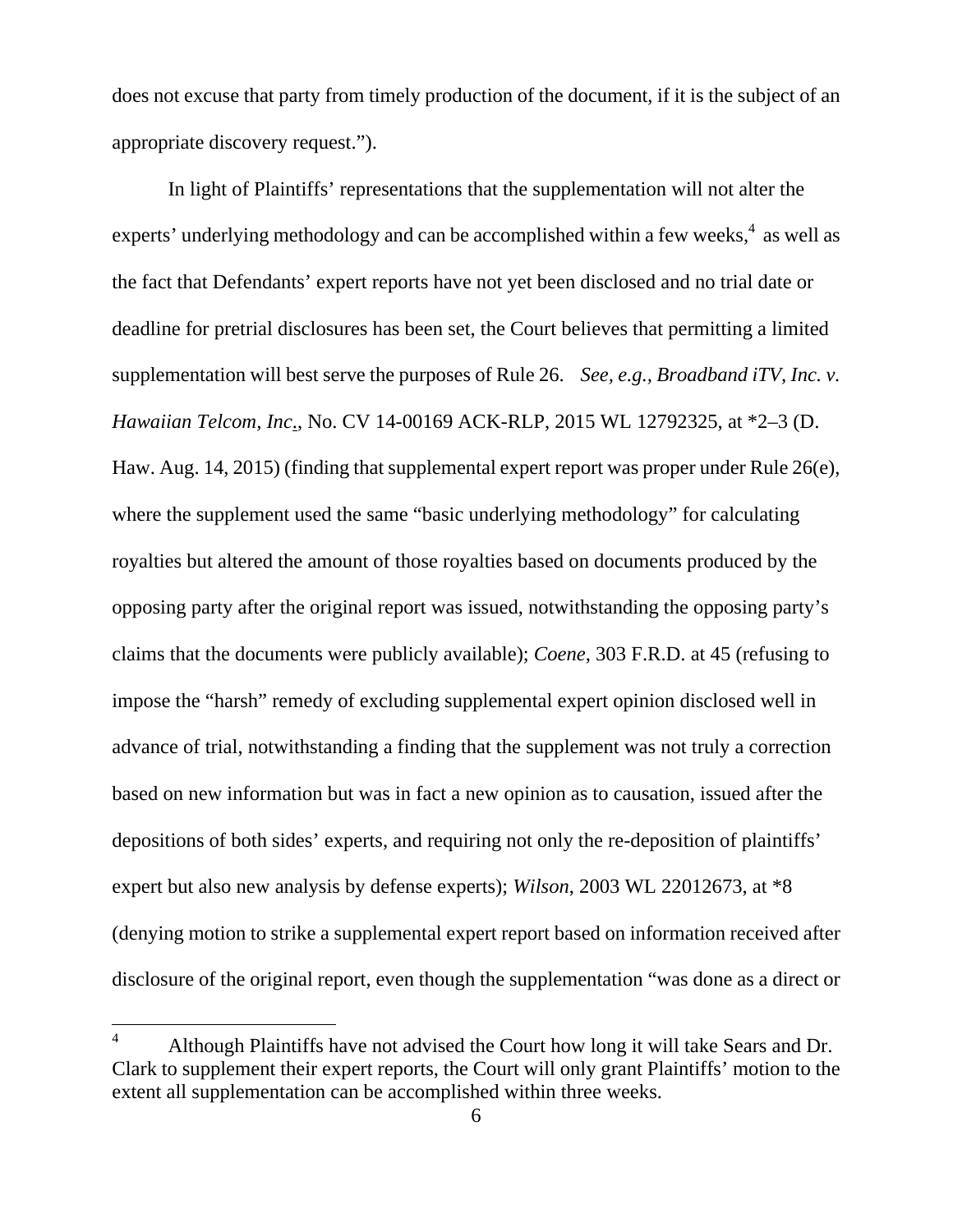indirect result" of matters pursued during the expert's deposition, where the opposing expert reports were not yet due).

 Specifically, the Court will allow the three common-issues experts to supplement their expert reports, provided that the supplementation (1) is limited to correcting calculations by using the actual specifications of the dryer system; (2) will not alter the experts' underlying methodology; and (3) is accomplished within 21 days, with Dr. Cheremisinoff's supplementation to be disclosed within 14 days of the date of this Memorandum and Order, and Sears and Dr. Clark's supplementation to be disclosed within 7 days thereafter. Plaintiffs shall also ensure that Dr. Cheremisinoff and Sears are reasonably available for re-deposition to the extent necessary to address the changes in these experts' calculations. The Court will deny Plaintiffs' request to shift the costs and fees associated with the re-deposition of these experts to Defendants.<sup>5</sup> Finally, the Court advises the parties to confer regarding any necessary amendment to the CMO, attempting in good faith to minimize delay.

# **CONCLUSION**

For the reasons set forth above,

**IT IS HEREBY ORDERED** that Plaintiffs' motion for leave to supplement their common-issues expert reports is **GRANTED in part**, as set forth above. ECF No. 608.

and and the month

 AUDREY G. FLEISSIG UNITED STATES DISTRICT JUDGE

 5 Moreover, to the extent Defendants paid for the appearance of these experts in the original deposition, they will not be required to pay for any re-appearance of these experts.